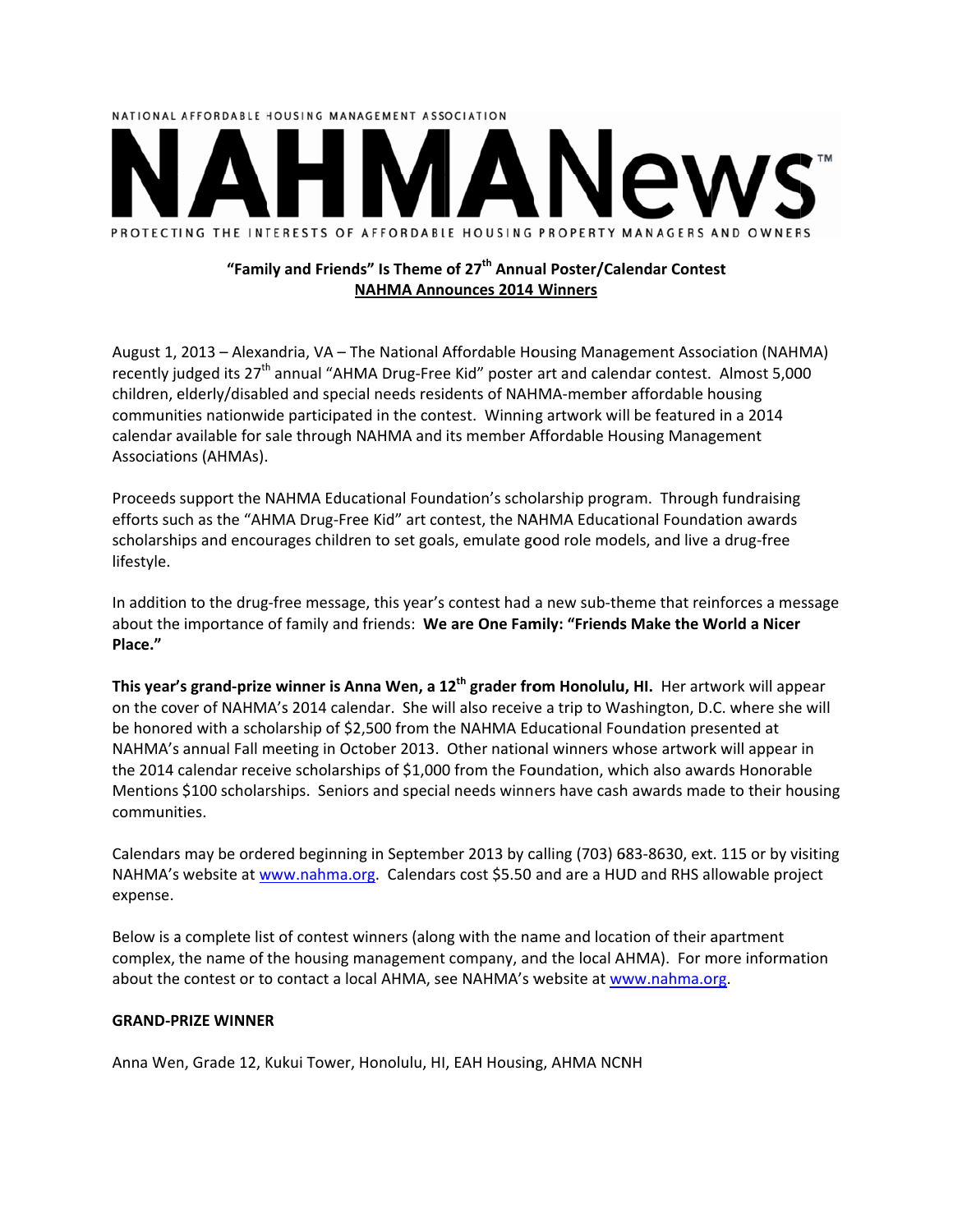### **WINNERS**

- Toni Gilbert, Senior, Lenola School Apartments, Moorestown, NJ, Moorestown Ecumenical Neighborhood Development, Inc. (M.E.N.D.), JAHMA
- Daniah Alzubaidy, Grade 3, Casa Mesa Estates, Mesa, AZ, Biltmore Properties, AHMA PSW
- Christian Vera, Grade 10, The Fairways, Worcester, MA, First Realty Management, NEAHMA
- Kenny Camacho, Special Needs, Winteringham Village, Toms River, NJ, Interstate Realty Management, JAHMA
- Marissa Ibarra, Grade 12, Strathern Court Apartments, Sun Valley, CA, Thomas Safran & Associates, AHMA PSW
- Jamaurio McMillian, Grade 8, Winteringham Village, Toms River, NJ, Interstate Realty Management, JAHMA
- Zoe George, Grade 6, Casa Mesa Estates, Mesa, AZ, Biltmore Properties, AHMA PSW
- Melvin Stevenson, Grade 9, Eastgate Schoolhouse Road Estates, Clarksdale, MS, Southland Management Corp., SAHMA
- Jennifer Lauzon, Grade 7, Bay Village, Fall River, MA, First Realty Management, NEAHMA
- Vivianna Salcido, Grade 9, Strathern Park Apartments, Sun Valley, CA, Thomas Safran & Associates, AHMA PSW
- Claudemyre Benoit, Grade 12, Davis Commons, Brockton, MA, First Realty Management, NEAHMA
- Katherine Camacho, Special Needs, Winteringham Village, Toms River, NJ, Interstate Realty Management, JAHMA
- Vivian Lee, Grade 12, Kukui Tower, Honolulu, HI, EAH Housing, AHMA NCNH

### **HONORABLE MENTIONS**

- Gamalia Cruz, Grade 7, Kensington Townhouses**,** Philadelphia, PA, The Michaels Organization, PennDel AHMA
- Delores Johnson, Special Needs, Irving Apartments, Denver, CO, Archdiocesan Housing, Rocky AHMA
- Marte Craig, Grade 9, Southpark Apartments, Columbus, OH, American Apartment Management Company, MAHMA
- Tayah Teel‐Sullivan, Grade 4, Greene Hills Estate, Springfield, VA, NDC Real Estate, Inc., Mid‐ Atlantic AHMA
- Janice Mendoza, Grade 1, Sherwood Apartments, Edinburg, TX, Wedge Management, SWAHMA
- Betty Rodkey, Senior, Leonard Court Apartments, Clearfield, PA, Central PA Development Corp., Inc. and Central PA Community Action, Inc., PAHMA
- Jazmin Moreno, Grade 10, Fawn Ridge Apartments, The Woodlands, TX, BSR Trust, AHMA ET

Calendars may be ordered beginning in September 2013 by calling (703) 683-8630 ext. 115 or ordering **from NAHMA's website at www.nahma.org. Calendars cost \$5.50.**

### **About NAHMA:**

NAHMA is the leading voice for affordable housing management, advocating on behalf of multifamily property managers and owners whose mission is to provide quality affordable housing. NAHMA supports legislative and regulatory policy that promotes the development and preservation of decent and safe affordable housing, is a vital resource for technical education and information, fosters strategic